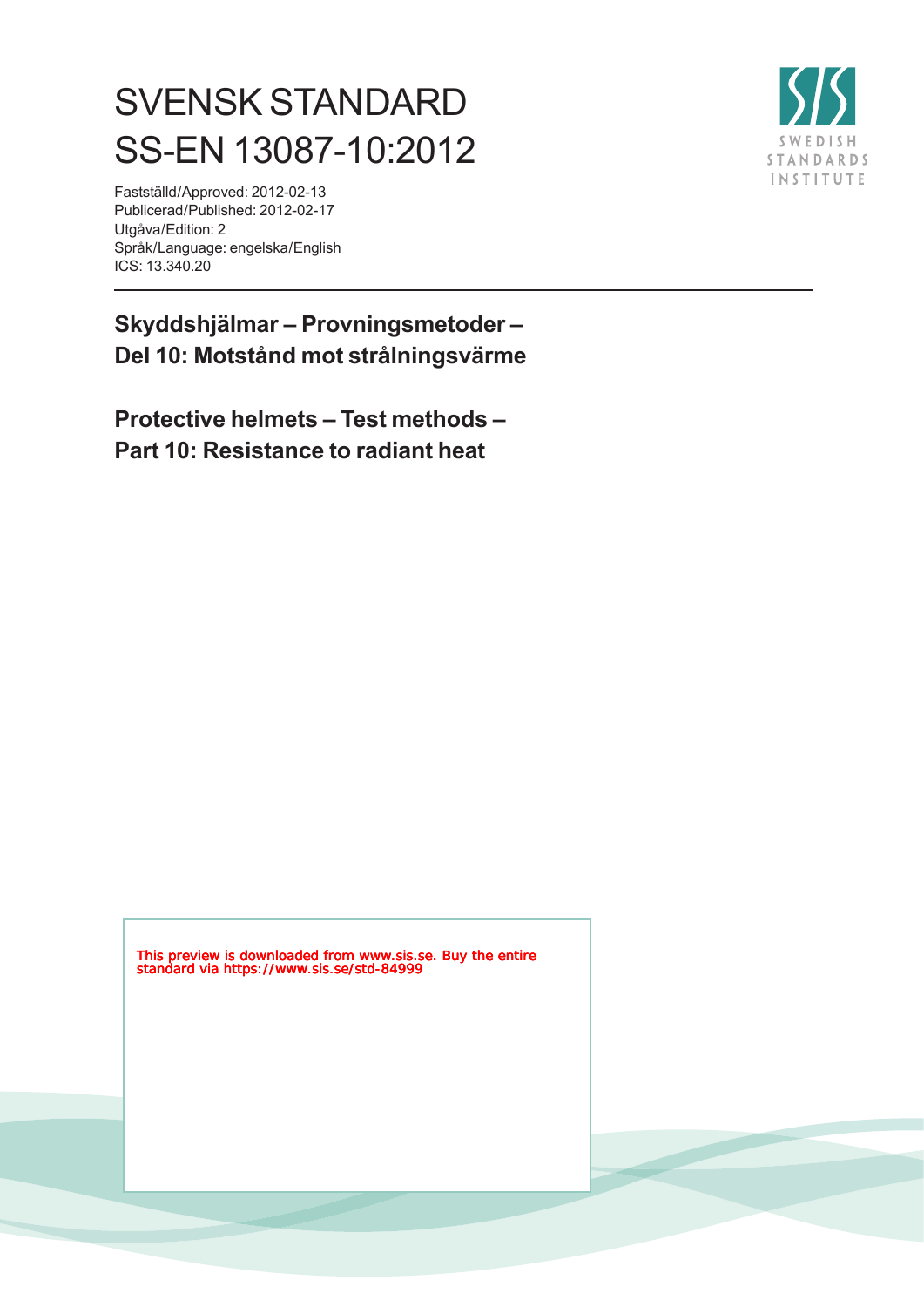## Standarder får världen att fungera

*SIS (Swedish Standards Institute) är en fristående ideell förening med medlemmar från både privat och offentlig sektor. Vi är en del av det europeiska och globala nätverk som utarbetar internationella standarder. Standarder är dokumenterad kunskap utvecklad av framstående aktörer inom industri, näringsliv och samhälle och befrämjar handel över gränser, bidrar till att processer och produkter blir säkrare samt effektiviserar din verksamhet.* 

#### **Delta och påverka**

Som medlem i SIS har du möjlighet att påverka framtida standarder inom ditt område på nationell, europeisk och global nivå. Du får samtidigt tillgång till tidig information om utvecklingen inom din bransch.

#### **Ta del av det färdiga arbetet**

Vi erbjuder våra kunder allt som rör standarder och deras tillämpning. Hos oss kan du köpa alla publikationer du behöver – allt från enskilda standarder, tekniska rapporter och standardpaket till handböcker och onlinetjänster. Genom vår webbtjänst e-nav får du tillgång till ett lättnavigerat bibliotek där alla standarder som är aktuella för ditt företag finns tillgängliga. Standarder och handböcker är källor till kunskap. Vi säljer dem.

#### **Utveckla din kompetens och lyckas bättre i ditt arbete**

Hos SIS kan du gå öppna eller företagsinterna utbildningar kring innehåll och tillämpning av standarder. Genom vår närhet till den internationella utvecklingen och ISO får du rätt kunskap i rätt tid, direkt från källan. Med vår kunskap om standarders möjligheter hjälper vi våra kunder att skapa verklig nytta och lönsamhet i sina verksamheter.

**Vill du veta mer om SIS eller hur standarder kan effektivisera din verksamhet är du välkommen in på www.sis.se eller ta kontakt med oss på tel 08-555 523 00.**

## Standards make the world go round

*SIS (Swedish Standards Institute) is an independent non-profit organisation with members from both the private and public sectors. We are part of the European and global network that draws up international standards. Standards consist of documented knowledge developed by prominent actors within the industry, business world and society. They promote cross-border trade, they help to make processes and products safer and they streamline your organisation.*

#### **Take part and have influence**

As a member of SIS you will have the possibility to participate in standardization activities on national, European and global level. The membership in SIS will give you the opportunity to influence future standards and gain access to early stage information about developments within your field.

#### **Get to know the finished work**

We offer our customers everything in connection with standards and their application. You can purchase all the publications you need from us - everything from individual standards, technical reports and standard packages through to manuals and online services. Our web service e-nav gives you access to an easy-to-navigate library where all standards that are relevant to your company are available. Standards and manuals are sources of knowledge. We sell them.

#### **Increase understanding and improve perception**

With SIS you can undergo either shared or in-house training in the content and application of standards. Thanks to our proximity to international development and ISO you receive the right knowledge at the right time, direct from the source. With our knowledge about the potential of standards, we assist our customers in creating tangible benefit and profitability in their organisations.

**If you want to know more about SIS, or how standards can streamline your organisation, please visit www.sis.se or contact us on phone +46 (0)8-555 523 00**



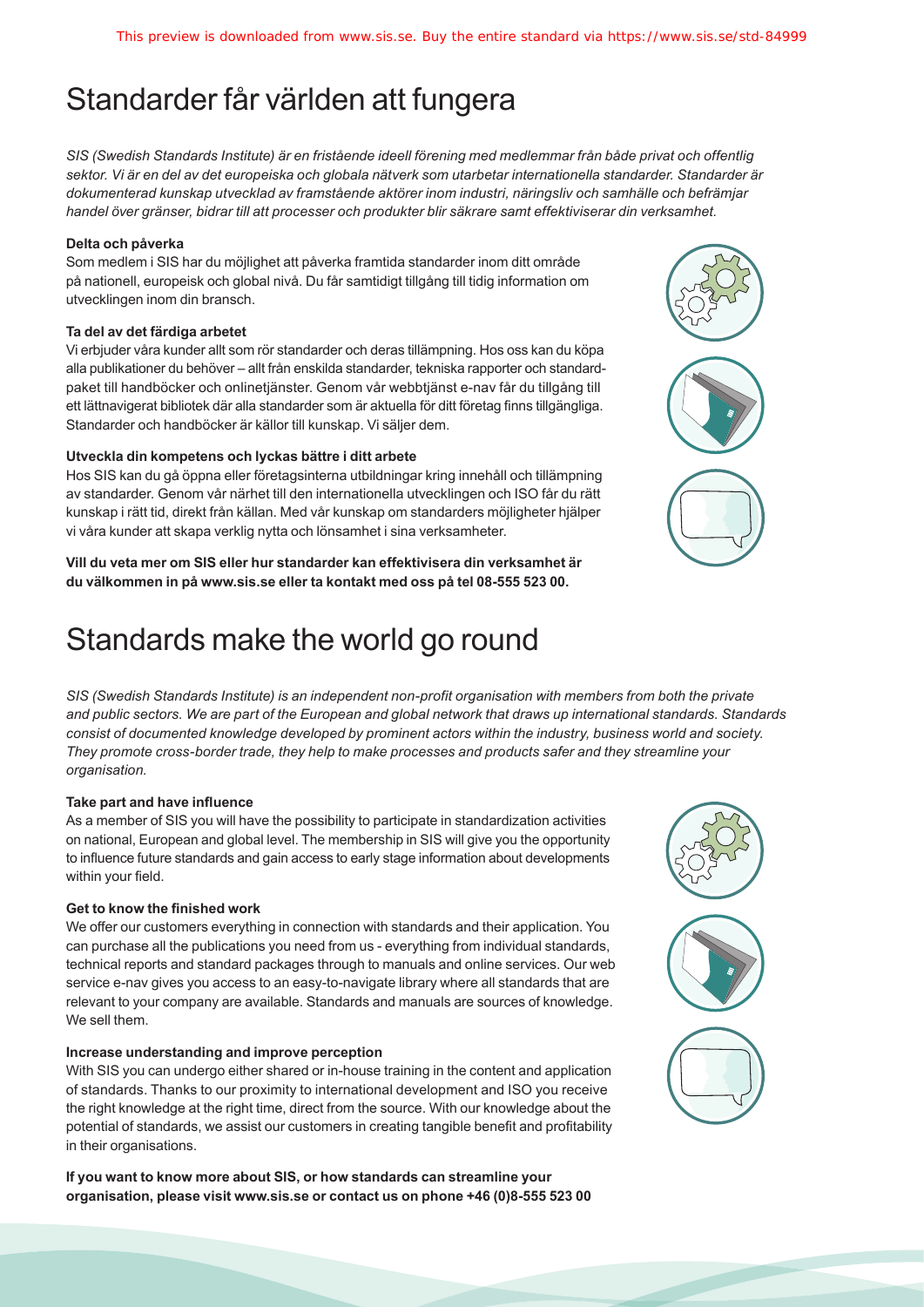Europastandarden EN 13087-10:2012 gäller som svensk standard. Detta dokument innehåller den officiella engelska versionen av EN 13087-10:2012.

Denna standard ersätter SS-EN 13087-10, utgåva 1.

The European Standard EN 13087-10:2012 has the status of a Swedish Standard. This document contains the official version of EN 13087-10:2012.

This standard supersedes the Swedish Standard SS-EN 13087-10, edition 1.

© Copyright/Upphovsrätten till denna produkt tillhör SIS, Swedish Standards Institute, Stockholm, Sverige. Användningen av denna produkt regleras av slutanvändarlicensen som återfinns i denna produkt, se standardens sista sidor.

© Copyright SIS, Swedish Standards Institute, Stockholm, Sweden. All rights reserved. The use of this product is governed by the end-user licence for this product. You will find the licence in the end of this document.

*Upplysningar om sakinnehållet i standarden lämnas av SIS, Swedish Standards Institute, telefon 08-555 520 00. Standarder kan beställas hos SIS Förlag AB som även lämnar allmänna upplysningar om svensk och utländsk standard.*

*Information about the content of the standard is available from the Swedish Standards Institute (SIS), telephone +46 8 555 520 00. Standards may be ordered from SIS Förlag AB, who can also provide general information about Swedish and foreign standards.*

Denna standard är framtagen av kommittén för Hjälmar, SIS/TK 525.

Har du synpunkter på innehållet i den här standarden, vill du delta i ett kommande revideringsarbete eller vara med och ta fram andra standarder inom området? Gå in på www.sis.se - där hittar du mer information.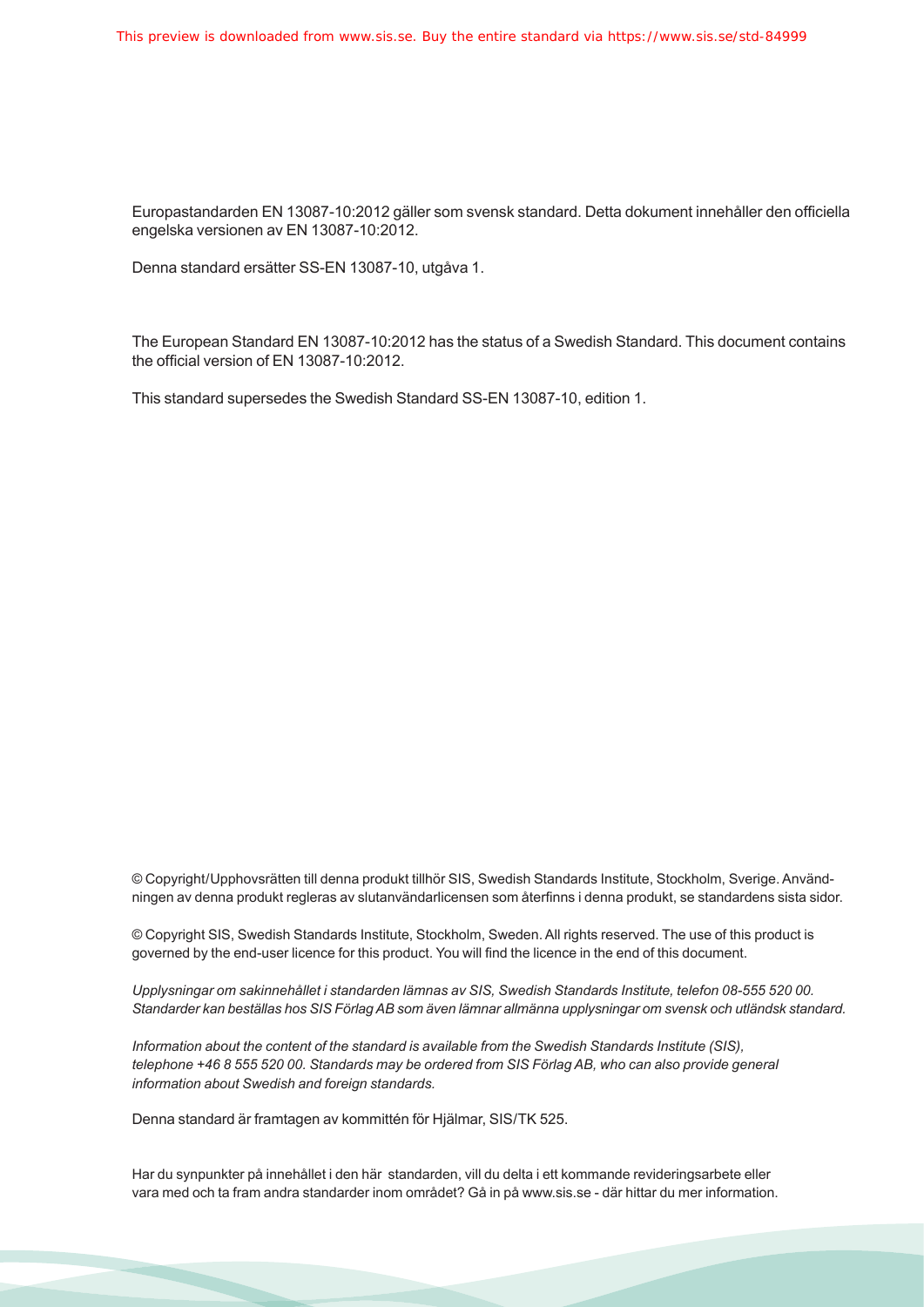This preview is downloaded from www.sis.se. Buy the entire standard via https://www.sis.se/std-84999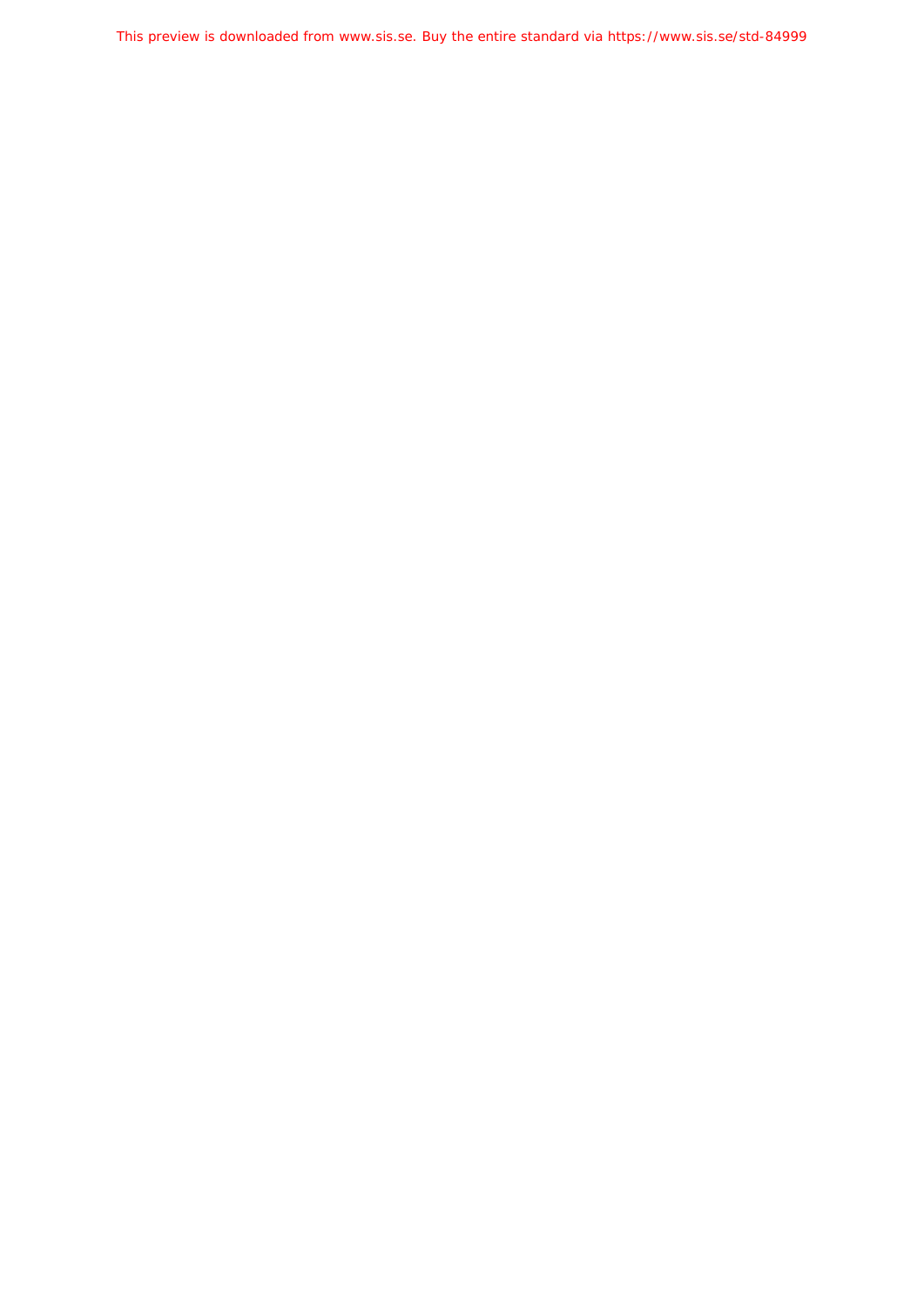## EUROPEAN STANDARD NORME EUROPÉENNE EUROPÄISCHE NORM

## **EN 13087-10**

February 2012

ICS 13.340.20 Supersedes EN 13087-10:2000

English Version

### Protective helmets - Test methods - Part 10: Resistance to radiant heat

Casques de protection - Méthodes d'essai - Partie 10: Résistance à la chaleur radiante

 Schutzhelme - Prüfverfahren - Teil 10: Beständigkeit gegen Strahlungswärme

This European Standard was approved by CEN on 17 December 2011.

CEN members are bound to comply with the CEN/CENELEC Internal Regulations which stipulate the conditions for giving this European Standard the status of a national standard without any alteration. Up-to-date lists and bibliographical references concerning such national standards may be obtained on application to the CEN-CENELEC Management Centre or to any CEN member.

This European Standard exists in three official versions (English, French, German). A version in any other language made by translation under the responsibility of a CEN member into its own language and notified to the CEN-CENELEC Management Centre has the same status as the official versions.

CEN members are the national standards bodies of Austria, Belgium, Bulgaria, Croatia, Cyprus, Czech Republic, Denmark, Estonia, Finland, France, Germany, Greece, Hungary, Iceland, Ireland, Italy, Latvia, Lithuania, Luxembourg, Malta, Netherlands, Norway, Poland, Portugal, Romania, Slovakia, Slovenia, Spain, Sweden, Switzerland, Turkey and United Kingdom.



EUROPEAN COMMITTEE FOR STANDARDIZATION COMITÉ EUROPÉEN DE NORMALISATION EUROPÄISCHES KOMITEE FÜR NORMUNG

**Management Centre: Avenue Marnix 17, B-1000 Brussels**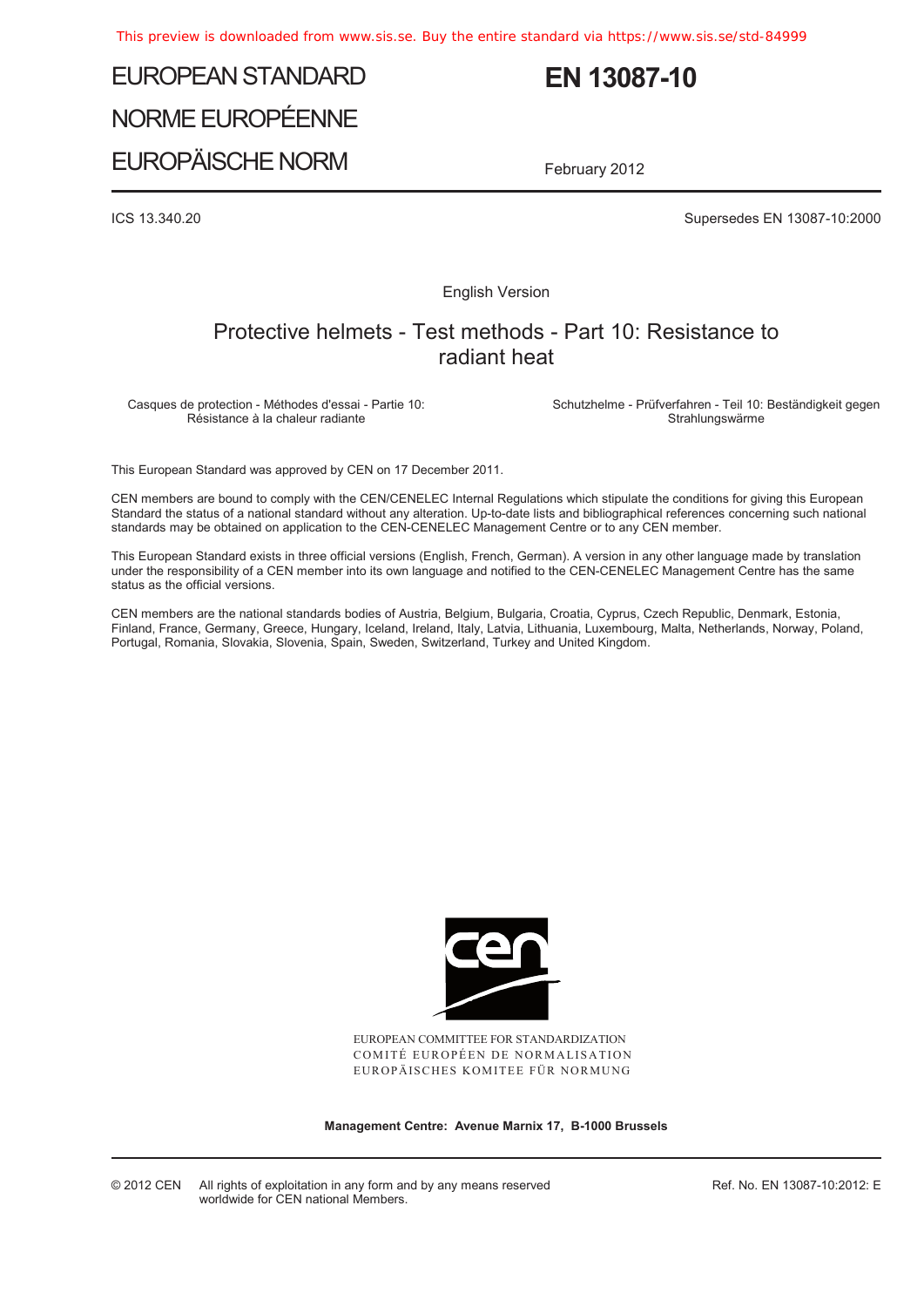This preview is downloaded from www.sis.se. Buy the entire standard via https://www.sis.se/std-84999 SS-EN 13087-10:2012 (E)

## **Contents**

Page

| $\mathbf{2}$     |                                                                                                                                                                   |  |
|------------------|-------------------------------------------------------------------------------------------------------------------------------------------------------------------|--|
| 3                |                                                                                                                                                                   |  |
| $\boldsymbol{4}$ |                                                                                                                                                                   |  |
| 5<br>5.1         |                                                                                                                                                                   |  |
| 5.2              |                                                                                                                                                                   |  |
| 5.3              |                                                                                                                                                                   |  |
| 5.3.1<br>5.3.2   |                                                                                                                                                                   |  |
| 5.3.3            |                                                                                                                                                                   |  |
| 5.3.4            |                                                                                                                                                                   |  |
| 5.3.5            |                                                                                                                                                                   |  |
| 5.4<br>5.5       |                                                                                                                                                                   |  |
|                  |                                                                                                                                                                   |  |
|                  | Annex B (informative) Significant technical changes between this European Standard and                                                                            |  |
|                  | Annex ZA (informative) Relationship between this European Standard and the Essential<br>Requirements of EU Directive 89/686/EEC Personal Protective Equipment  11 |  |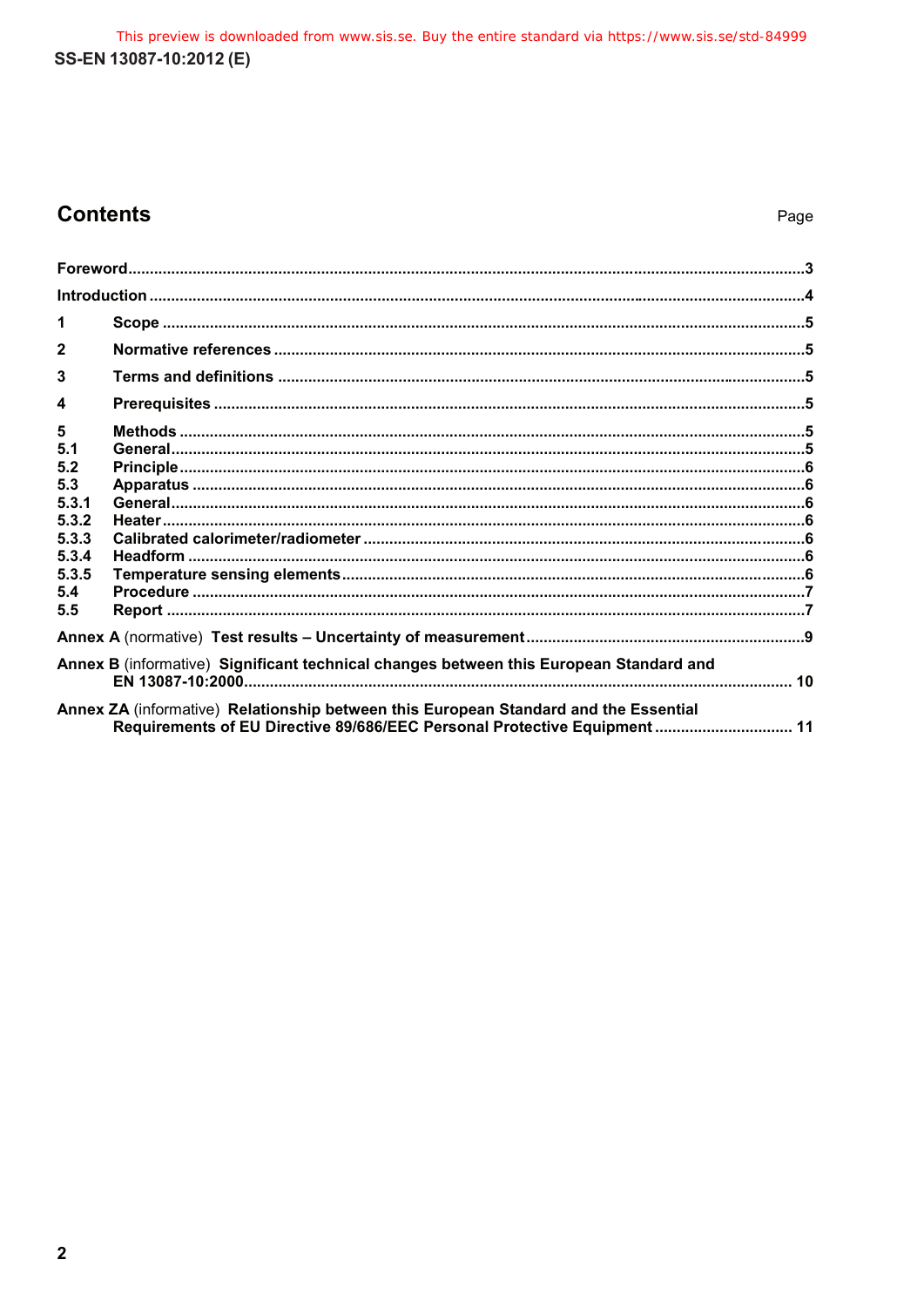### **Foreword**

This document (EN 13087-10:2012) has been prepared by Technical Committee CEN/TC 158 "Head protection", the secretariat of which is held by BSI.

This European Standard shall be given the status of a national standard, either by publication of an identical text or by endorsement, at the latest by August 2012, and conflicting national standards shall be withdrawn at the latest by August 2012.

Attention is drawn to the possibility that some of the elements of this document may be the subject of patent rights. CEN [and/or CENELEC] shall not be held responsible for identifying any or all such patent rights.

This document supersedes EN 13087-10:2000.

This document has been prepared under a mandate given to CEN by the European Commission and the European Free Trade Association, and supports essential requirements of EU Directive(s).

For relationship with EU Directive(s), see informative Annex ZA, which is an integral part of this document.

Annex B provides details of significant technical changes between this European Standard and the previous edition.

This European Standard consists of ten parts as follows:

- *Part 1 : Conditions and conditioning;*
- *Part 2 : Shock absorption;*
- *Part 3 : Resistance to penetration;*
- *Part 4 : Retention system effectiveness;*
- *Part 5 : Retention system strength;*
- *Part 6 : Field of vision;*
- *Part 7 : Flame resistance;*
- *Part 8 : Electrical properties;*
- *Part 9 : Mechanical rigidity1;*
- *Part 10 : Resistance to radiant heat.*

According to the CEN/CENELEC Internal Regulations, the national standards organizations of the following countries are bound to implement this European Standard: Austria, Belgium, Bulgaria, Croatia, Cyprus, Czech Republic, Denmark, Estonia, Finland, France, Germany, Greece, Hungary, Iceland, Ireland, Italy, Latvia, Lithuania, Luxembourg, Malta, Netherlands, Norway, Poland, Portugal, Romania, Slovakia, Slovenia, Spain, Sweden, Switzerland, Turkey and the United Kingdom.

-

<sup>&</sup>lt;sup>1</sup> To be published.